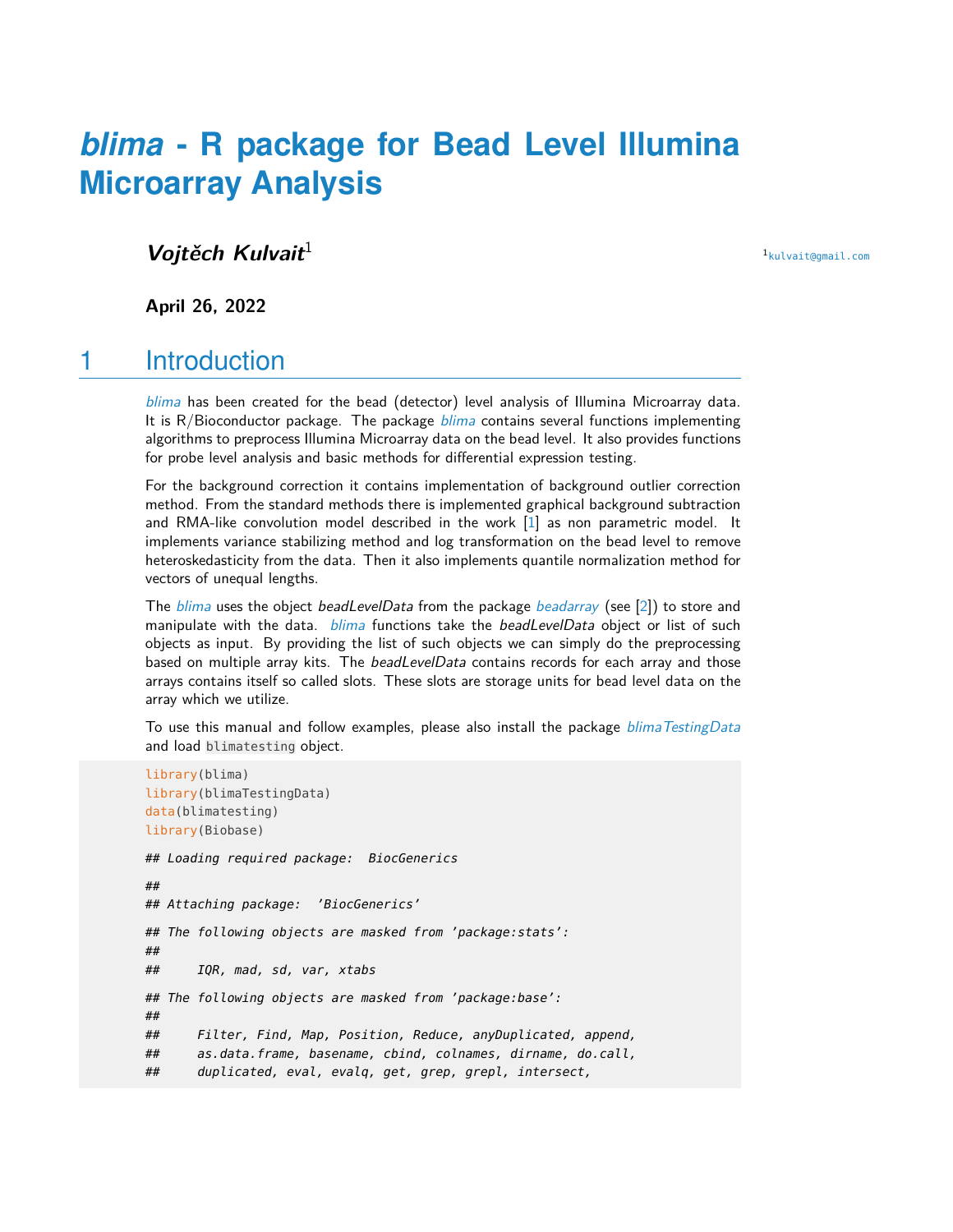```
## is.unsorted, lapply, mapply, match, mget, order, paste, pmax,
## pmax.int, pmin, pmin.int, rank, rbind, rownames, sapply,
## setdiff, sort, table, tapply, union, unique, unsplit, which.max,
## which.min
## Welcome to Bioconductor
##
## Vignettes contain introductory material; view with
## 'browseVignettes()'. To cite Bioconductor, see
## 'citation("Biobase")', and for packages 'citation("pkgname")'.
library(xtable)
```
First we could print an overview of the data we have.

```
array1stats = chipArrayStatistics(blimatesting[[1]], includeBeadStatistic=TRUE,
        excludedOnSDMultiple=3)
array1pheno = pData(blimatesting[[1]]@experimentData$phenoData)
array1stats = data.frame(array1pheno$Name, array1stats)
colnames(array1stats)[1] <- "Array";
table = xtable(array1stats, align="|c|c|c|c|c|c|c|c|c|c|c|", caption="Array 1 statistic.")
digits(table)[c(2,3)]<0digits(table)[c(4:9)]<-1
print(table, include.rownames=FALSE)
```

| Arrav | Beads   | Mean.FG | SD.FG | Mean.BG | SD.BG | Mean.BPP | SD BPP | <b>PCT</b> |
|-------|---------|---------|-------|---------|-------|----------|--------|------------|
| A1.   | 1074567 | 808.2   | 513.7 | 698.2   | 1.7   | 22.2     | 54     | 0.50       |
| А2    | 1081885 | 804.0   | 523.7 | 698.4   | 1.7   | 22.4     | 5.5    | 0.54       |
| A3    | 1081138 | 811.5   | 536.9 | 697.9   | 1.7   | 22.4     | 5.3    | 0.58       |
| A4    | 1090648 | 803.2   | 485.0 | 698.0   | 1.7   | 22.6     | 5.5    | 0.20       |

#### **Table 1: Array 1 statistic**

```
array2stats = chipArrayStatistics(blimatesting[[2]], includeBeadStatistic=TRUE,
        excludedOnSDMultiple=3)
array2pheno = pData(blimatesting[[2]]@experimentData$phenoData)
array2stats = data.frame(array2pheno$Name, array2stats)
colnames(array2stats)[1] <- "Array";
table = xtable(array2stats, align="|c|c|c|c|c|c|c|c|c|c,", caption="Array 2 statistic.")
digits(table)[c(2,3)]<0digits(table)[c(4:9)]<1print(table, include.rownames=FALSE)
```

| Arrav          | <b>Beads</b> | Mean.FG | SD.FG | Mean.BG | SD.BG | Mean.BPP | SD BPP | <b>PCT</b> |
|----------------|--------------|---------|-------|---------|-------|----------|--------|------------|
| D4             | 1080439      | 818.5   | 573.0 | 698.1   | 2.7   | 22.4     | 5.4    | 0.04       |
| E1             | 1057564      | 809.9   | 527.8 | 697.7   | 1.7   | 21.9     | 5.2    | 0.53       |
| E <sub>2</sub> | 1091118      | 822.0   | 577.7 | 697.9   | 1.7   | 22.6     | 5.5    | 0.30       |
| E3             | 1063812      | 811.0   | 523.0 | 697.8   | 1.8   | 22.0     | 5.2    | 0.28       |
| E4             | 1099047      | 806.6   | 546.0 | 697.8   | 1.7   | 22.7     | 5.3    | 0.49       |

**Table 2: Array 2 statistic**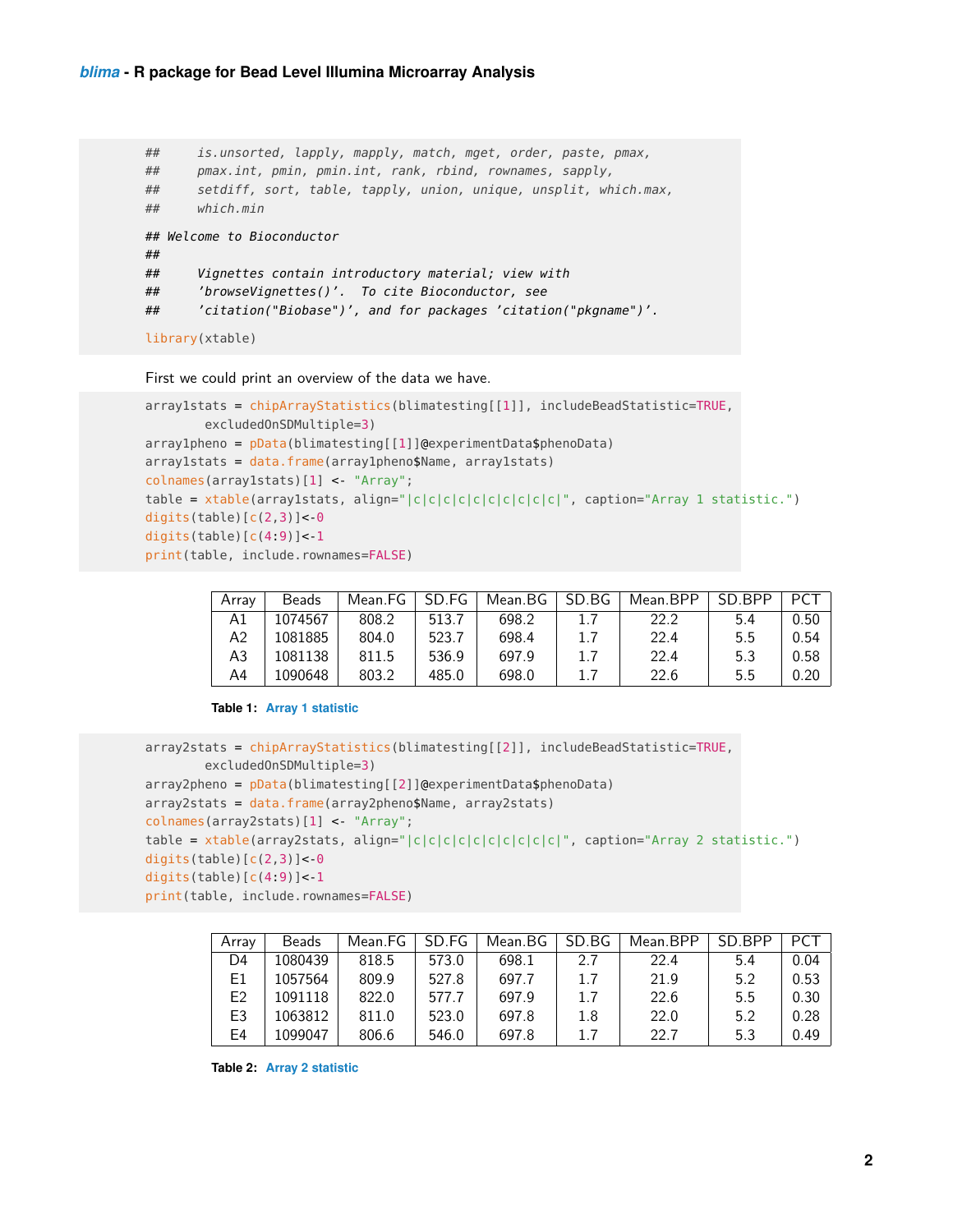In the next sections we are going to provide you with a basic functionality of the blima package by performing simple task of exporting data to the format acceptable for NCBI Gene Expression Omnibus submission. In fact supporting data for this package in the [GSE56129](http://www.ncbi.nlm.nih.gov/geo/query/acc.cgi?acc=GSE56129) dataset were prepared that way. The preprocessing shown in this manual is negative probes exclusion and background outlier correction with no other background correction step followed by variance stabilizing transformation (bead level) and quantile normalization (bead level for the vectors of unequal lengths). However in the manual there is also described how to utilize other preprocessing functions such as background subtraction, RMA like convolution and log2 transformation.

# 2 Data annotation

In the next chapters, it is necesery to have annotation data. Individual beads in the objects derived from the class beadLevelData are identified by "Array Address Id" more usual identifier in the databases and various sources is "Illumina Probe Id". So we would like to have the mapping from "Array Address Id" to "Illumina Probe Id". We also usually need an object to map "Illumina Probe Id" to "Symbol".

If we want to use background correction we will also need object to store "Array Address Ids" of negative control probes.

#### 2.1 Working with Bioconductor annotation objects

First possibility is to use an annotation package such as *[illuminaHumanv4.db](http://bioconductor.org/packages/illuminaHumanv4.db)*. In this case we can obtain objects with a mappings by following way

```
library(illuminaHumanv4.db)
## Loading required package: AnnotationDbi
## Loading required package: stats4
## Loading required package: IRanges
## Loading required package: S4Vectors
##
## Attaching package: 'S4Vectors'
## The following objects are masked from 'package:base':
##
## I, expand.grid, unname
## Loading required package: org.Hs.eg.db
##
##
adrToIllumina = toTable(illuminaHumanv4ARRAYADDRESS)
adrToIllumina = adrToIllumina[, c("ArrayAddress", "IlluminaID")]
colnames(adrToIllumina) = c("Array_Address_Id", "Probe_Id")
illuminaToSymbol = toTable(illuminaHumanv4SYMBOLREANNOTATED)
adrToSymbol = merge(adrToIllumina, illuminaToSymbol, by.x="Probe_Id", by.y="IlluminaID")
adrToSymbol = adrToSymbol[,c("Array_Address_Id", "SymbolReannotated")]
colnames(adrToSymbol) = c("Array_Address_Id", "Symbol")
```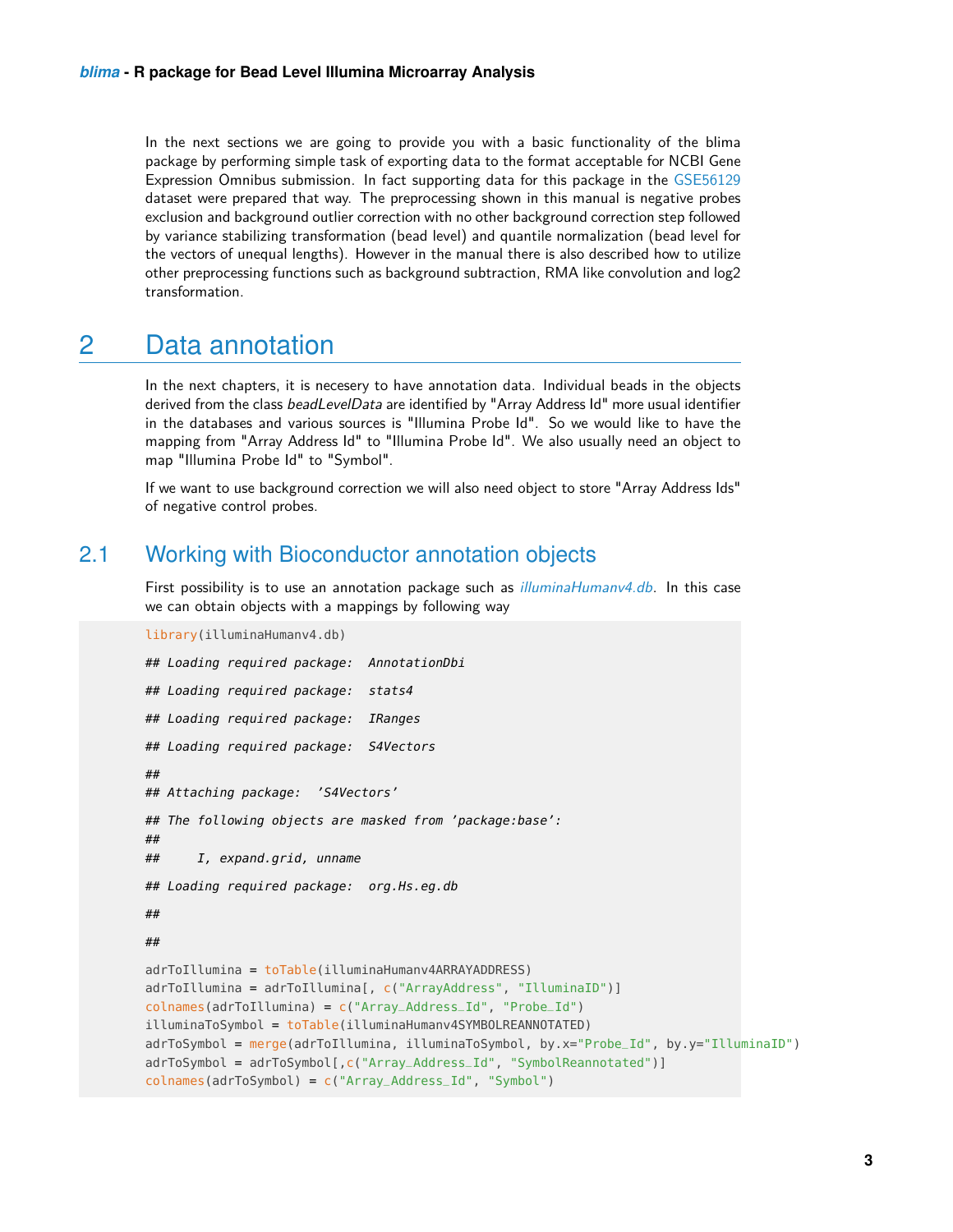negIl = mappedLkeys(revmap(illuminaHumanv4REPORTERGROUPNAME)["negative"]) negAdr = mappedRkeys(illuminaHumanv4ARRAYADDRESS[negIl])

#### 2.2 Working with manufacturer annotation objects

Illumina annotation in the last subsection provides reanotated data meaning that some data may not match manufacturer annotation. For some applications like submission to Gene Expression Omnibus it should be necesery to work with default manufacturer annotation files. For this purpose is explained in the vignette for  $blimaTestingData$  package how to create annotation object called annotationHumanHT12V4 which is R representation of text annotation provided by Illumina in file HumanHT-12\_V4\_0\_R2\_15002873\_B.txt available for download from [http://support.illumina.com/array/array\\_kits/humanht-12\\_v4\\_expression\\_beadchip\\_](http://support.illumina.com/array/array_kits/humanht-12_v4_expression_beadchip_kit/downloads.ilmn) [kit/downloads.ilmn.](http://support.illumina.com/array/array_kits/humanht-12_v4_expression_beadchip_kit/downloads.ilmn) Provided you have prepared this object you can construct mappings by following way:

```
if(exists("annotationHumanHT12V4"))
```
{

```
adrToIllumina = annotationHumanHT12V4$Probes[, c("Array_Address_Id", "Probe_Id")]
adrToSymbol = annotationHumanHT12V4$Probes[, c("Array_Address_Id", "Symbol")]
negAdr = unique(annotationHumanHT12V4$Controls[
   annotationHumanHT12V4$Controls$Reporter_Group_Name=="negative",
   "Array_Address_Id"])
```
}

#### 3 Background correction

In the *[blima](http://bioconductor.org/packages/blima)* package I developed a special approach to the background correction of Illumina microarray data. In this approach there is no background subtraction. Instead we search for the beads for which the background value is out of range of 3 standard deviations from the mean of background values on the chip. We filter out these beads by creating slot with the value 1 for the beads passing background correction and 0 for those beads that do not pass.

Next we create background correction slot called "bgf" in the blimatesting object by calling function bacgroundCorrect. We also want to exclude any beads with negative values from the downstream analysis. This is possible by the function nonPositiveCorrect. We can create a new slot called "bgfnonnegative" but typically we would like to bitwise add these two channels. This addition is possible by setting parameter channelAndVector of functions bacgroundCorrect and nonPositiveCorrect to the name of the slot to perform logical and with. Our background correction code reads

```
blimatestingall = bacgroundCorrect(blimatesting, channelBackground = "GrnB",
        channelBackgroundFilter="bgf")
blimatestingall = nonPositiveCorrect(blimatestingall, normalizationMod=NULL,
        channelCorrect="GrnF", channelBackgroundFilter="bgf", channelAndVector="bgf")
```
The blima package also contain methods for standard background correction. We can use the function backgroundChannelSubtract for background subtraction and xieBacgroundCorrect for RMA-like background convolution. If we want to create slot "BGS" for the graphical background subtracted data (subtract "GrnF - GrnB") we may call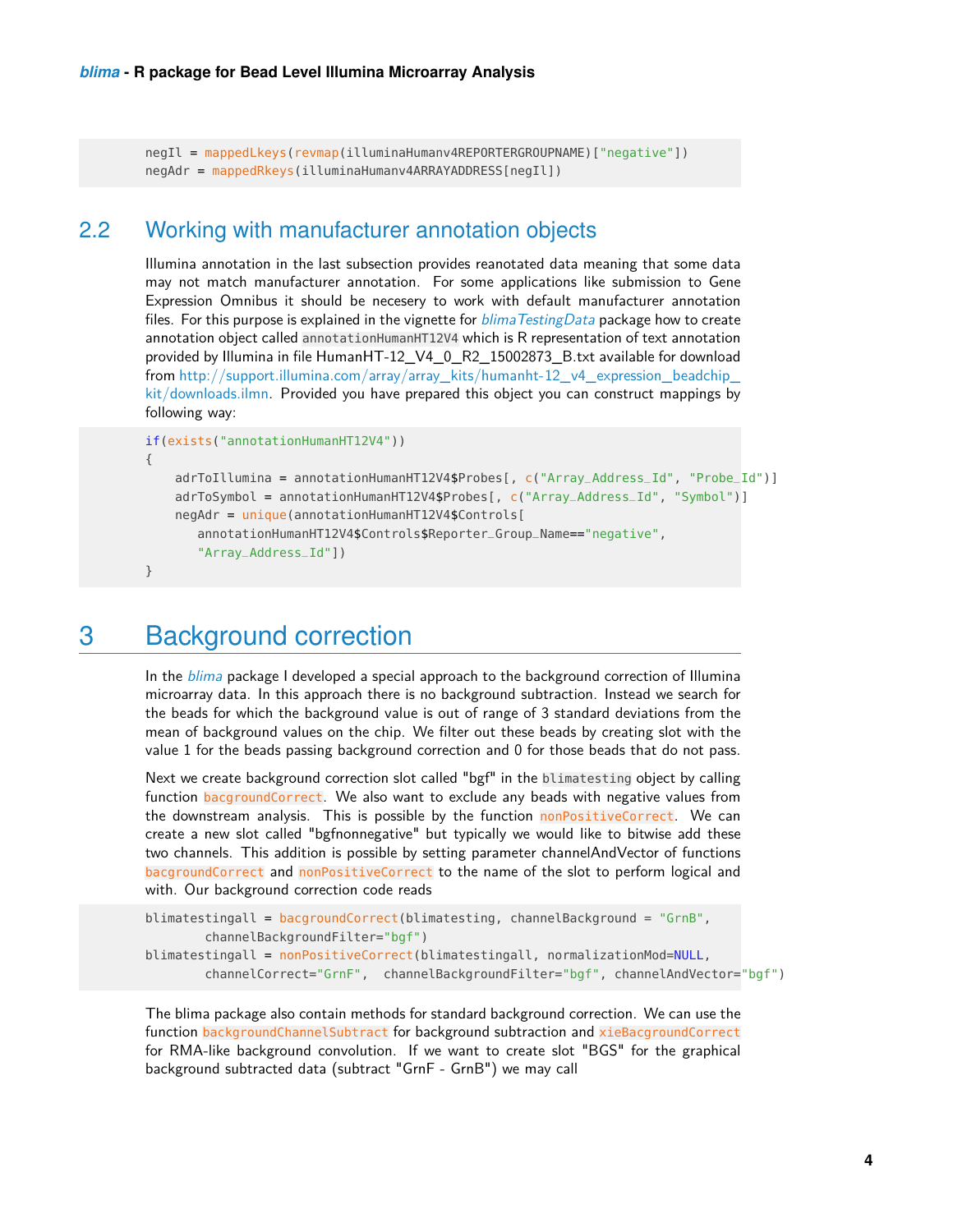```
blimatestingall = backgroundChannelSubtract(blimatestingall, normalizationMod = NULL,
        channelSubtractFrom = "GrnF", channelSubtractWhat = "GrnB", channelResult = "BGS")
```
There is also function for RMA-like background convolution. Method xieBacgroundCorrect do in fact use negative control probes information and is based on non parametric model described in the work [\[1\]](#page-8-0). To use this model we first have to prepare array addresses of negative control probes in the array. Then we can perform the convolution. If we want to create slot "XIE" processed by the algorithm we call

```
blimatestingall = xieBacgroundCorrect(blimatestingall, normalizationMod = NULL,
       negativeArrayAddresses=negAdr, channelCorrect="GrnF", channelResult="XIE",
       channelInclude="bgf")
```
#### 4 Variance Stabilizing Method

Next we do the variance stabilizing step (based on the model from [\[3\]](#page-8-2) modified for bead level analysis) by calling the function varianceBeadStabilise. We use the channel "GrnF" as a quality to stabilize, we include only those beads to vst analysis having channelInclude "bgf" equals 1 for a given bead and we produce a new channel channelOutput="vst".

```
blimatestingall = varianceBeadStabilise(blimatestingall, quality="GrnF",
       channelInclude="bgf", channelOutput="vst")
```
If we do like to perform log2 transformation instead of variance stabilization for example of the slot "GrnF" we can call function selectedChannelTransform with transformation parameter set to log2TransformPositive we call the result "LOG"

```
blimatestingall = selectedChannelTransform(blimatestingall, normalizationMod=NULL,
       channelTransformFrom="GrnF", channelResult="LOG",
       transformation=log2TransformPositive)
```
# 5 Quantile normalization

In the next step we perform the quantile normalization of the bead level data. We use the bead level quantile normalization algorithm implemented in the function quantileNormalize.

```
blimatestingall = quantileNormalize(blimatestingall, normalizationMod=NULL,
        channelNormalize="vst", channelOutput="qua", channelInclude="bgf")
```
#### 6 Data testing

The package *[blima](http://bioconductor.org/packages/blima)* provides a basic infrastructure for performing bead level and probe level testing of the data by means of functions doTTests and doProbeTTests.

Here we show how to proceed if we want to know 10 most differentially expressed probes (and associate genes) between groups A and E. We know that in the object blimatesting from the *blimaTestingData* package there is one extra array. We have no intention to include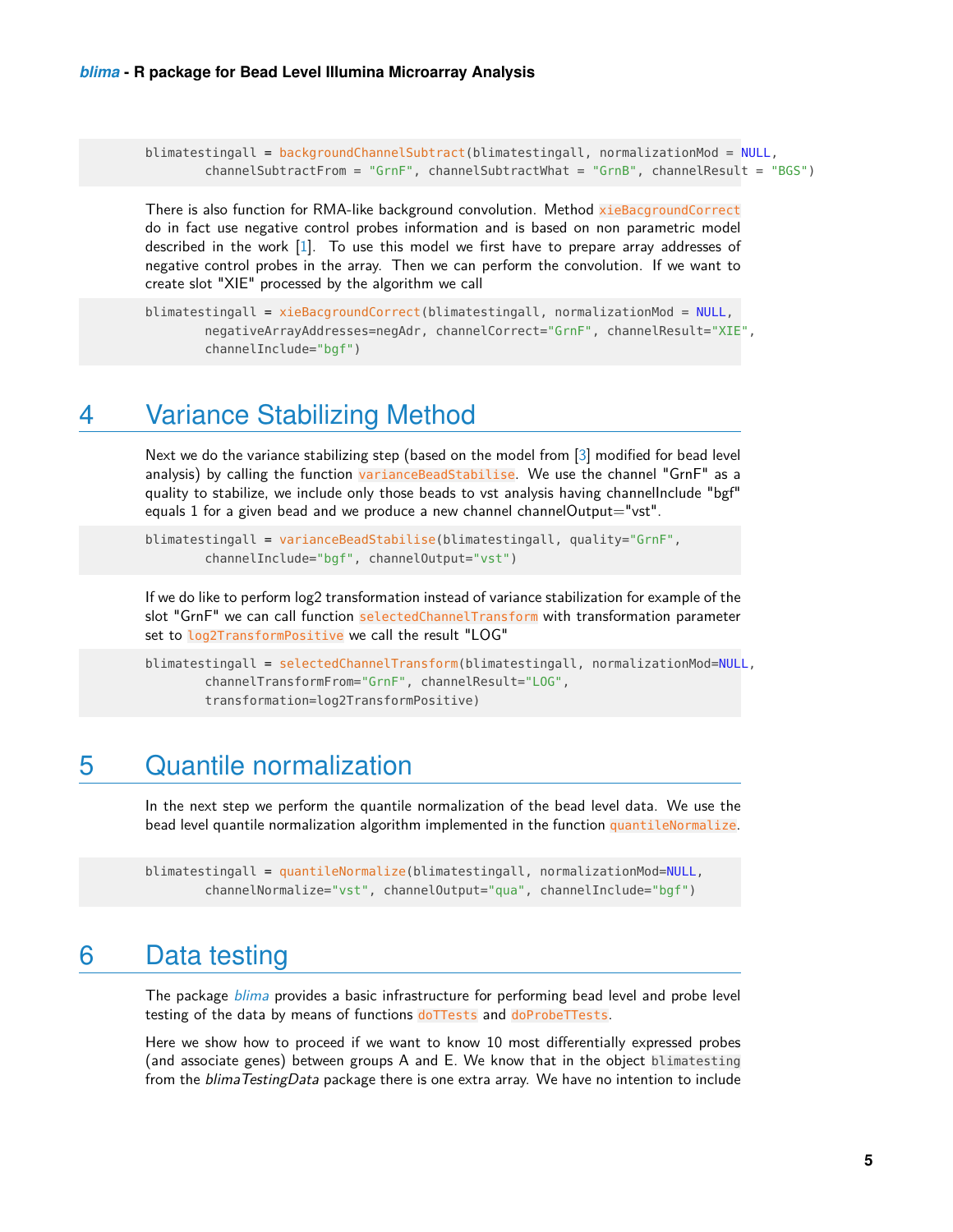this array into the analysis. By means of the parameter normalizationMod of the functions bacgroundCorrect, nonPositiveCorrect, varianceBeadStabilise and quantileNormalize we can choose a subset of the arrays in our list of *beadLevelData* objects for the further processing. The normalizationMod specifies a list of logical vectors with the same structure as the first input object of given function, typically list of *beadLevelData* objects or single beadLevelData object. In the normalizationMod object the logical value TRUE at certain position means to process corresponding chip spot, logical value FALSE means to exclude corresponding chip slot from processing.

First we make logical lists corresponding to arrays to process and groups of arrays.

```
data("blimatesting")
groups1 = "A";groups2 = "E";sampleNames = list()
groups1Mod = list()groups2Mod = list()processingMod = list()for(i in 1:length(blimatesting))
{
        p = pData(blimatesting[[i]]@experimentData$phenoData)
        groups1Mod[[i]] = p$Group %in% groups1;
        groups2Mod[[i]] = p$Group %in% groups2;
        processingMod[[i]] = p$Group %in% c(groups1, groups2);
        sampleNames[[i]] = p$Name
```
}

Then we process only those microarrays in the processingMod by our pipeline.

```
blimatesting = bacgroundCorrect(blimatesting, normalizationMod = processingMod,
               channelBackgroundFilter="bgf")
blimatesting = nonPositiveCorrect(blimatesting, normalizationMod = processingMod,
                channelCorrect="GrnF", channelBackgroundFilter="bgf", channelAndVector="bgf")
blimatesting = varianceBeadStabilise(blimatesting, normalizationMod = processingMod,
                quality="GrnF", channelInclude="bgf", channelOutput="vst")
blimatesting = quantileNormalize(blimatesting, normalizationMod = processingMod,
                channelNormalize="vst", channelOutput="qua", channelInclude="bgf")
```
Then we do the tests. We have to decide what a good measure of differential expression is. In this example we choose  $(1 - p_{adiusted})|FC|$ . Then we list 10 most differentially expressed probes with corresponding genes according to this measure.

```
probeTest <- doProbeTTests(blimatesting, groups1Mod, groups2Mod,
                transformation=NULL, quality="qua", channelInclude="bgf")
beadTest <- doTTests(blimatesting, groups1Mod, groups2Mod,
                transformation=NULL, quality="qua", channelInclude="bgf")
probeTestID = probeTest[,"ProbeID"]
beadTestID = beadTest[,"ProbeID"]
probeTestFC = abs(probeTest[,"mean1"]-probeTest[,"mean2"])
beadTestFC = abs(beadTest[,"mean1"]-beadTest[,"mean2"])
probeTestP = probeTest[,"adjustedp"]
beadTestP = beadTest[,"adjustedp"]
probeTestMeasure = (1-probeTestP)*probeTestFC
```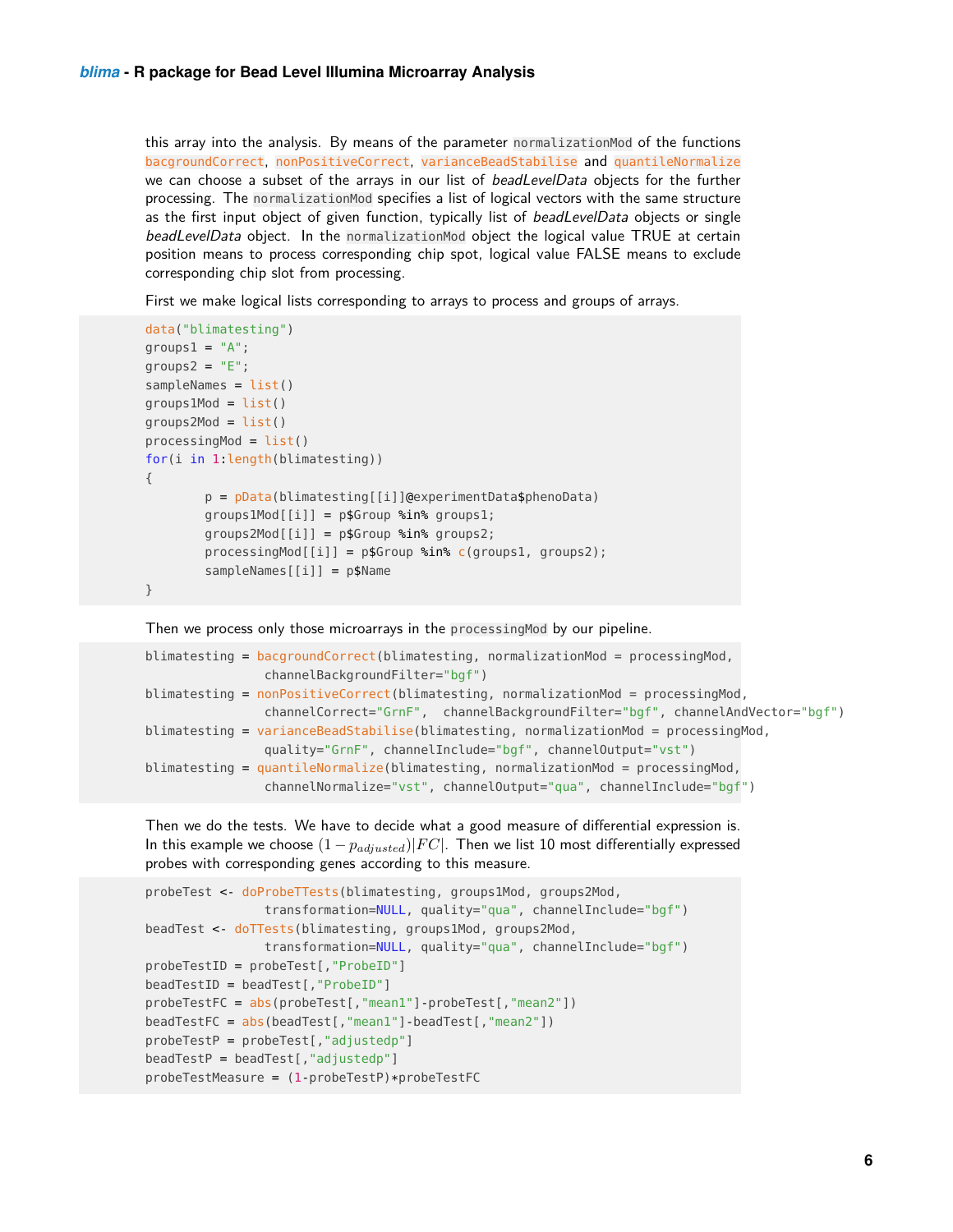```
beadTestMeasure = (1-beadTestP)*beadTestFC
probeTest = cbind(probeTestID, probeTestMeasure)
beadTest = cbind(beadTestID, beadTestMeasure)
colnames(probeTest) <- c("ArrayAddressID", "difexPL")
colnames(beadTest) <- c("ArrayAddressID", "difexBL")
tocmp <- merge(probeTest, beadTest)
tocmp = merge(tocmp, adrToSymbol, by.x="ArrayAddressID", by.y="Array_Address_Id")
tocmp = tocmp[, c("ArrayAddressID", "Symbol", "difexPL", "difexBL")]
sortPL = sort(-tocmp[,"difexPL"], index.return=TRUE)$ix
sortBL = sort(-tocmp[,"difexBL"], index.return=TRUE)$ix
beadTop10 = tocmp[sortBL[1:10],]probeTop10 = tocmp[sortPL[1:10],]beadTop10 = xtable(beadTop10, align="|c|c|c|c|c|", caption="Top 10 probes on bead level.")
probeTop10 = xtable(probeTop10, align='|c|c|c|c|', caption='Top 10 probes on probe level.")digits(beadTop10)[2] = 0digits(probeTop10)[2] = 0print(beadTop10, include.rownames=FALSE)
```

| ArrayAddressID | Symbol           | difexPL | difexBL |  |
|----------------|------------------|---------|---------|--|
| 6590132        | IGFBP3           | 3.82    | 3.84    |  |
| 6840372        | IGFBP3           | 3.56    | 3.56    |  |
| 730414         | APOE             | 2.73    | 3.41    |  |
| 150373         | FABP4            | 1.93    | 3.29    |  |
| 5810685        | THBS1            | 3.18    | 3.27    |  |
| 2360326        | <b>TAGLN</b>     | 1.84    | 3.23    |  |
| 6960142        | COL1A1           | 2.34    | 2.90    |  |
| 4900520        | SCG <sub>2</sub> | 1.13    | 2.81    |  |
| 110181         | <b>KIAA1199</b>  | 2.13    | 2.73    |  |
| 4260139        | AKR1B1           | 2.40    | 2.73    |  |

**Table 3: Top 10 probes on bead level**

print(probeTop10, include.rownames=FALSE)

| ArrayAddressID | Symbol            | difexPL | difexBL |  |
|----------------|-------------------|---------|---------|--|
| 6590132        | IGFBP3            | 3.82    | 3.84    |  |
| 6840372        | IGFBP3            | 3.56    | 3.56    |  |
| 5810685        | THBS1             | 3.18    | 3.27    |  |
| 730414         | <b>APOE</b>       | 2.73    | 3.41    |  |
| 7210632        | AKR1C3            | 2.47    | 2.61    |  |
| 610519         | TPM1              | 2.43    | 2.51    |  |
| 5560246        | TPM1              | 2.42    | 2.48    |  |
| 4260139        | AKR1B1            | 2.40    | 2.73    |  |
| 6960142        | COL1A1            | 2.34    | 2.90    |  |
| 1400446        | PLIN <sub>2</sub> | 2.25    | 2.26    |  |

**Table 4: Top 10 probes on probe level**

You can see that the bead level analysis and the probe level analysis in fact do produce comparable results.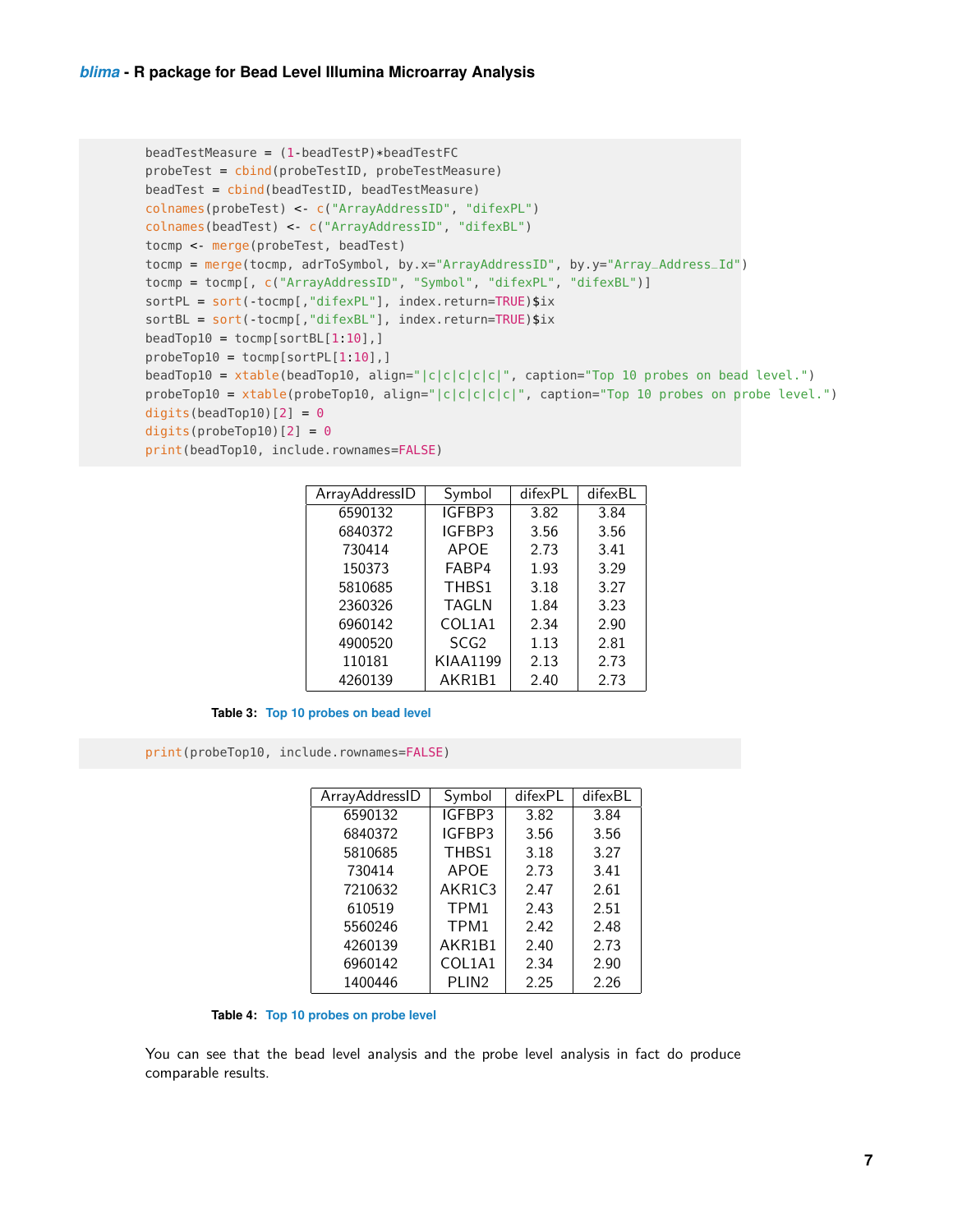### 7 Summarization

Even though the *[blima](http://bioconductor.org/packages/blima)* provides methods to work with unsummarized data it may be necesery sometimes to work also with summarized data. In the particular application mentionned in this manual we export the data to the format accepted by Gene Expression Omnibus. We need to have data summarized according to the Illumina Probe ID. This summarization the data from any slot is implemented in the function createSummarizedMatrix.

We allready prepared adrToIllumina mapping thus we create summarized matrix by calling the createSummarizedMatrix. Then we translate the ArrayAddressID to the ProbeID and create the output matrces in the form acceptable by the Gene Expression Omnibus. We prepare two matrices, first based on the data from the "qua" slot and second based on the "GrnF" slot. The "qua" matrix is called normalized data and "GrnF" matrix is called non normalized data.

The data for dataset dataset [GSE56129](http://www.ncbi.nlm.nih.gov/geo/query/acc.cgi?acc=GSE56129) was prepared in the similar fashion using annotation HumanHT12V4 object.

```
nonnormalized = createSummarizedMatrix(blimatesting, spotsToProcess=processingMod, quality="GrnF", channelIn
        annotationTag="Name")
nonnormalized = merge(nonnormalized, adrToIllumina, by.x="ProbeID", by.y="Array_Address_Id")
nonnormalized = nonnormalized[, c(10, 2:9)]
colnames(nonnormalized)[1] = "ID_REF"
for(i in 2:9){
    colnames(nonnormalized)[i] = sprint("s", colnames(nonnormalized)[i])}
table = head(nonnormalized)
table = xtable(table, align="|c|c|c|c|c|c|c|c|c|c|", caption="Head of nonnormalized data.")
digits(table)[c(2:9)]<1print(table, include.rownames=FALSE)
```

| ID REF   A1   A2   A3   A4   E1   E2   E3                                     |  |  |  | E <sub>4</sub> |
|-------------------------------------------------------------------------------|--|--|--|----------------|
| ILMN 1802380 859.6 867.6 858.6 860.1 889.9 919.4 937.1 924.94                 |  |  |  |                |
| ILMN 1893287   715.7   715.8   716.7   703.9   714.7   717.0   711.3   717.44 |  |  |  |                |
| ILMN 3238331   713.9   710.5   714.3   714.4   707.4   715.2   715.8   710.99 |  |  |  |                |
| ILMN 1736104   707.6   720.8   714.1   715.4   709.4   700.2   712.6   715.53 |  |  |  |                |
| ILMN 1792389   711.0   720.6   722.8   710.6   717.5   718.2   717.9   717.87 |  |  |  |                |
| ILMN 1854015   727.9   728.8   729.4   721.0   728.4   727.1   726.1   728.90 |  |  |  |                |

**Table 5: Head of nonnormalized data**

```
normalized = createSummarizedMatrix(blimatesting, spotsToProcess=processingMod, quality="qua", channelInclude
        annotationTag="Name")
normalized = merge(normalized, adrToIllumina, by.x="ProbeID", by.y="Array_Address_Id")
normalized = normalized[, c(10, 2:9)]colnames(normalized)[1] = "ID_REF"
for(i in 2:9)
{
    colnames(normalized)[i] = sprintf("%s", colnames(normalized)[i])
}
table = head(normalized)
```